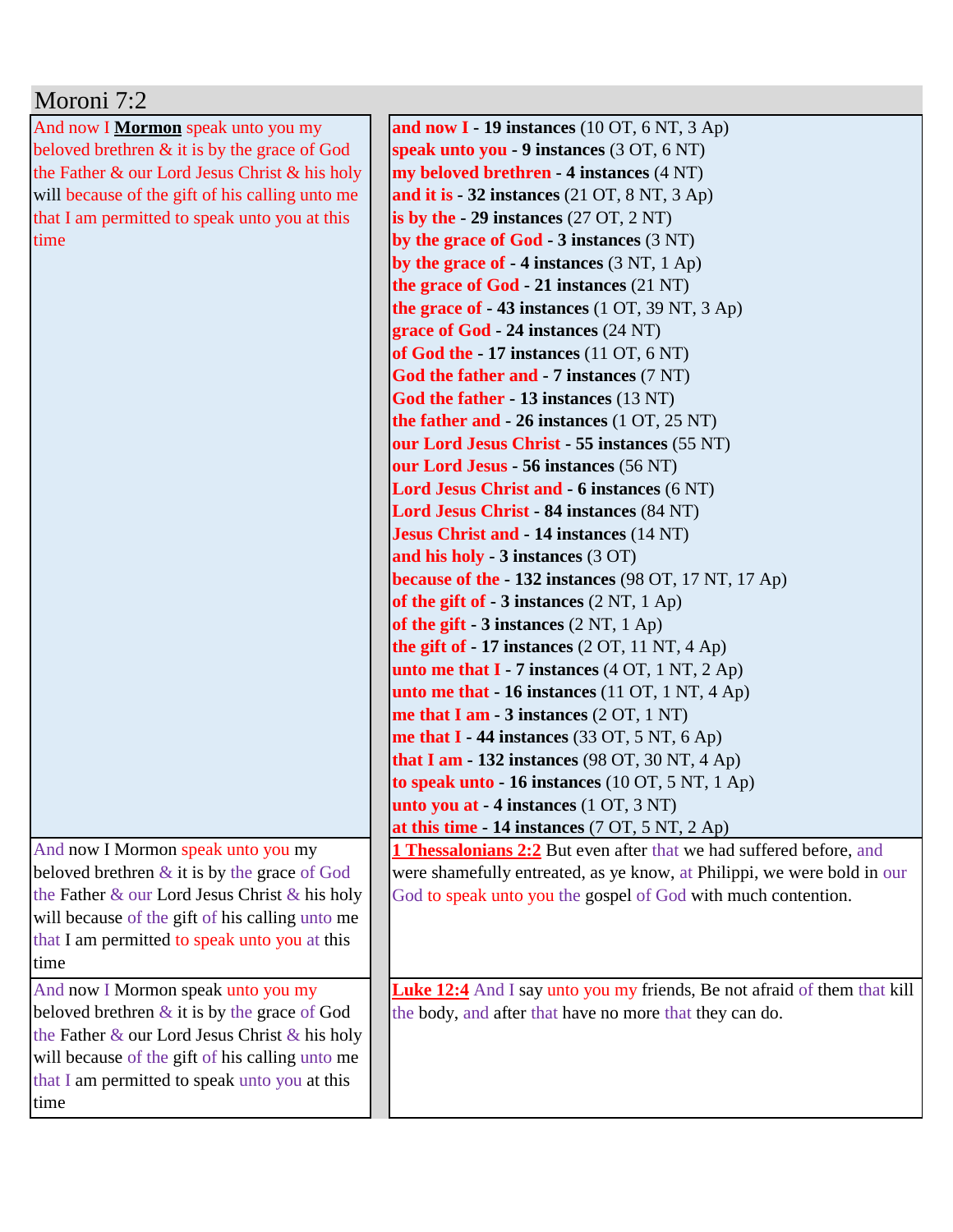| And now I Mormon speak unto you my<br>beloved brethren $\&$ it is by the grace of God<br>the Father & our Lord Jesus Christ & his holy                                                                                                             | 2 Esdras 1:32 I sent unto you my servants the prophets, whom ye have<br>taken and slain, and torn their bodies in pieces, whose blood I will<br>require of your hands, saith the Lord.                                                               |
|----------------------------------------------------------------------------------------------------------------------------------------------------------------------------------------------------------------------------------------------------|------------------------------------------------------------------------------------------------------------------------------------------------------------------------------------------------------------------------------------------------------|
| will because of the gift of his calling unto me<br>that I am permitted to speak unto you at this<br>time                                                                                                                                           |                                                                                                                                                                                                                                                      |
| And now I Mormon speak unto you my<br>beloved brethren & it is by the grace of God<br>the Father & our Lord Jesus Christ & his holy<br>will because of the gift of his calling unto me<br>that I am permitted to speak unto you at this<br>time    | 2 Esdras 16:74 Hear, O ye my beloved, saith the Lord: behold, the days<br>of trouble are at hand, but I will deliver you from the same.                                                                                                              |
| And now I Mormon speak unto you my<br>beloved brethren & it is by the grace of God<br>the Father & our Lord Jesus Christ & his holy<br>will because of the gift of his calling unto me<br>that I am permitted to speak unto you at this<br>time    | <b>Romans 9:32</b> Wherefore? Because they sought it not by faith, but as it<br>were by the works of the law. For they stumbled at that stumblingstone;                                                                                              |
| And now I Mormon speak unto you my<br>beloved brethren & it is by the grace of God<br>the Father & our Lord Jesus Christ & his holy<br>will because of the gift of his calling unto me<br>that I am permitted to speak unto you at this<br>time    | Philippians 2:11 And that every tongue should confess that Jesus Christ<br>is Lord, to the glory of God the Father.                                                                                                                                  |
| And now I Mormon speak unto you my<br>beloved brethren $\&$ it is by the grace of God<br>the Father & our Lord Jesus Christ & his holy<br>will because of the gift of his calling unto me<br>that I am permitted to speak unto you at this<br>time | 1 Peter 1:2 Elect according to the foreknowledge of God the Father,<br>through sanctification of the Spirit, unto obedience and sprinkling of the<br>blood of Jesus Christ: Grace unto you, and peace, be multiplied.                                |
| And now I Mormon speak unto you my<br>beloved brethren $\&$ it is by the grace of God<br>the Father & our Lord Jesus Christ & his holy<br>will because of the gift of his calling unto me<br>that I am permitted to speak unto you at this<br>time | 1 Thessalonians 3:11 Now God himself and our Father, and our Lord<br>Jesus Christ, direct our way unto you.                                                                                                                                          |
| And now I Mormon speak unto you my<br>beloved brethren $\&$ it is by the grace of God<br>the Father & our Lord Jesus Christ & his holy<br>will because of the gift of his calling unto me<br>that I am permitted to speak unto you at this<br>time | <b>Jude 1:4</b> For there are certain men crept in unawares, who were before<br>of old ordained to this condemnation, ungodly men, turning the grace of<br>our God into lasciviousness, and denying the only Lord God, and our<br>Lord Jesus Christ. |